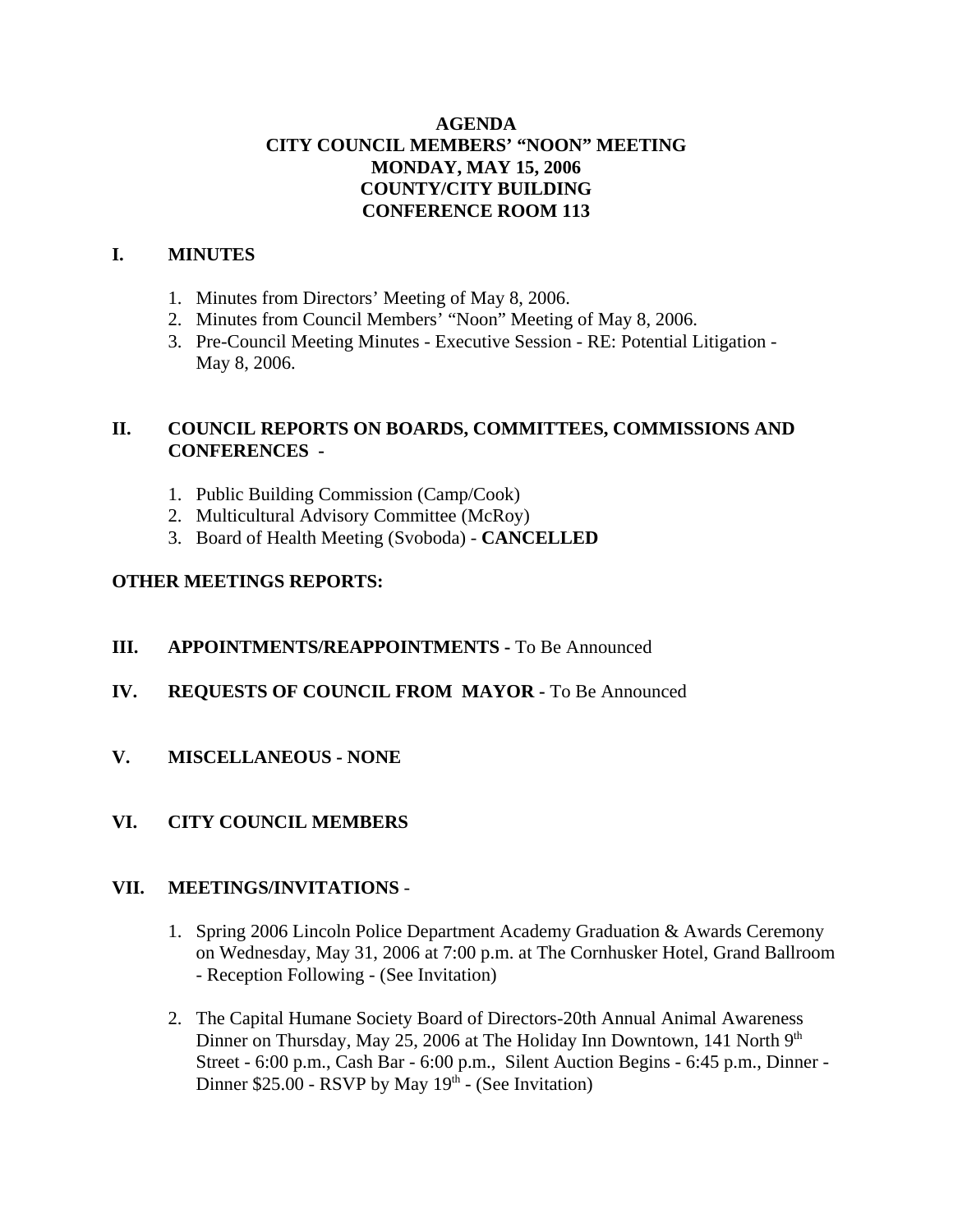- 3. The Lincoln Pride Committee 2006 Annual GLBT Event on Saturday, June 3, 2006 - at  $18<sup>th</sup>$  & "N" Streets from Noon to 10:00 p.m. - We are also inviting you to take advantage of the opportunity to speak to your constituents for a few minutes from our stage prior to 6:00 p.m. - RSVP - (See Invitation)
- 4. Transforming Long-Term Care-The Green House Project at Tabitha Housewarming Celebration on Friday, May 19, 2006 from 10:00 a.m. to Noon -47<sup>th</sup> & "J" Streets  $(508 S. 47<sup>th</sup> Street) - (See Invitation)$

# **VIII. ADJOURNMENT**

ca051506/tjg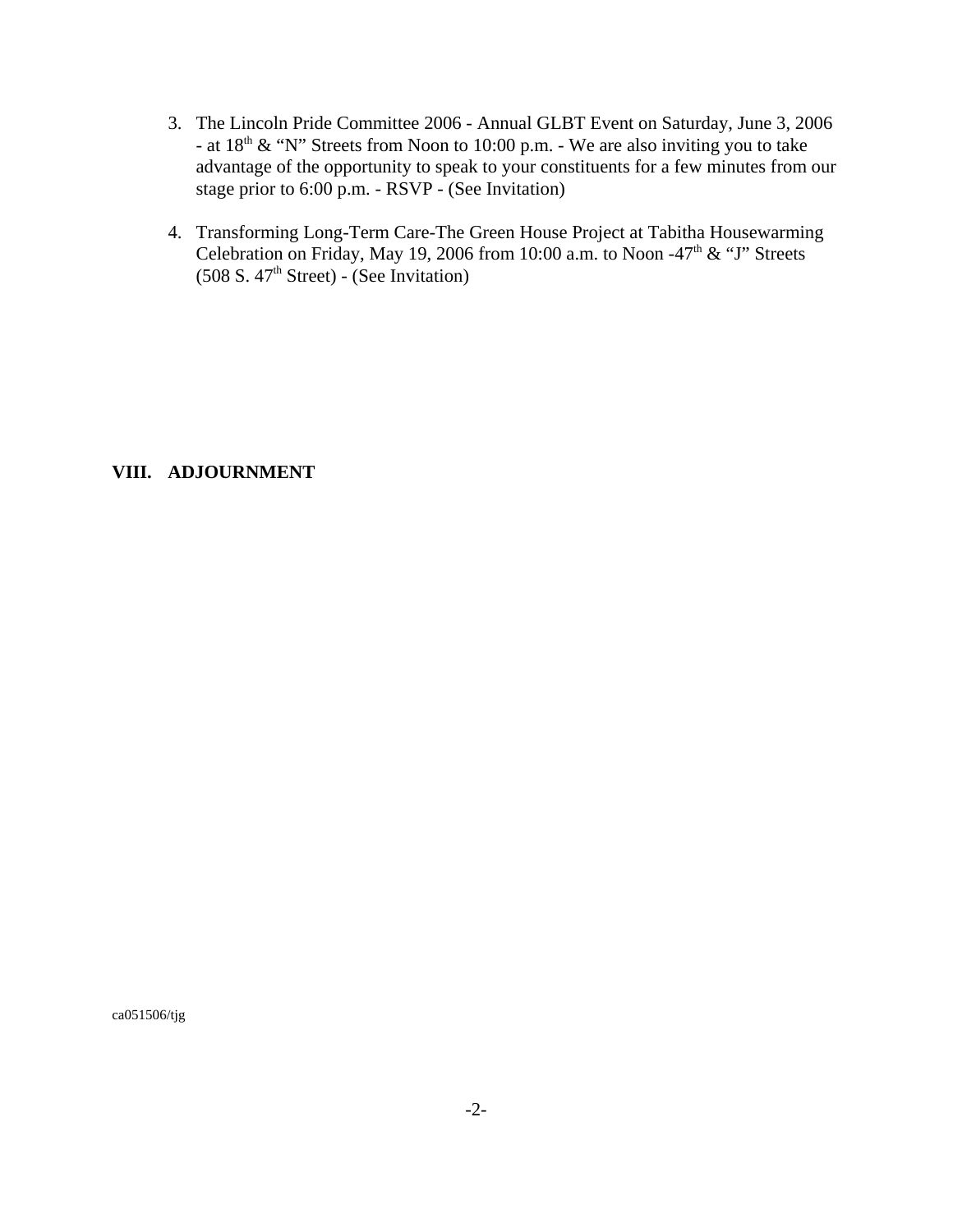# **MINUTES CITY COUNCIL MEMBERS' "NOON" MEETING MONDAY, MAY 15, 2006 COUNTY/CITY BUILDING CONFERENCE ROOM 113**

**Council Members Present:** Ken Svoboda, Chair; Patte Newman, Vice-Chair; Jonathan Cook, Dan Marvin, Robin Eschliman (arrived late), Jon Camp, Annette McRoy.

**Others Present:** Mark Bowen, Rick Hoppe, Mayor's Office; Dana Roper, City Attorney; Tammy Grammer, City Council Staff; and Deena Winter, Lincoln Journal Star Representative.

# **I. MINUTES**

- 1. Minutes from Directors' Meeting of May 8, 2006.
- 2. Minutes from Council Members' "Noon" Meeting of May 8, 2006.
- 3. Pre-Council Meeting Minutes Executive Session RE: Potential Litigation May 8, 2006.

Chair Ken Svoboda, by acclamation of the Chair, approved the minutes. No objections were offered.

# **II. COUNCIL REPORTS ON BOARDS, COMMITTEES, COMMISSIONS AND CONFERENCES -**

1. **Public Building Commission** (Camp/Cook) — Mr. Cook reported had some changes to the Health Department contract again as we do every month. There was a mistake made by the architect and additional costs are being accrued as a result to the mistake of \$6,000. Nemaha Landscape has been chosen for the landscape contract they were the low bidder, it's about \$94,000 the Parks Department will over see it. Somebody miss wired the electrical panel which caused maybe \$30,000 in damage which is covered by the electrical contractors insurance.

 The Arts Program, we did go ahead with getting bids on a rail system for putting up artwork in the County/City Building and this is something Diane Gonzolas & Barb Baier are working on. It could cost \$1,500 to \$1,800 but it's not going to be paid by taxpayers it will be money that is donated. We still need to work out some changes to the Arts Policy and so before we go forward on purchasing we will look at it to make sure we are comfortable with it. Mr. Camp added there is some real concern on the Public Building Commission's standard that it's a public corridor and we are going to set the policy up front so that we are protected. Otherwise, it will be hard not to allow it.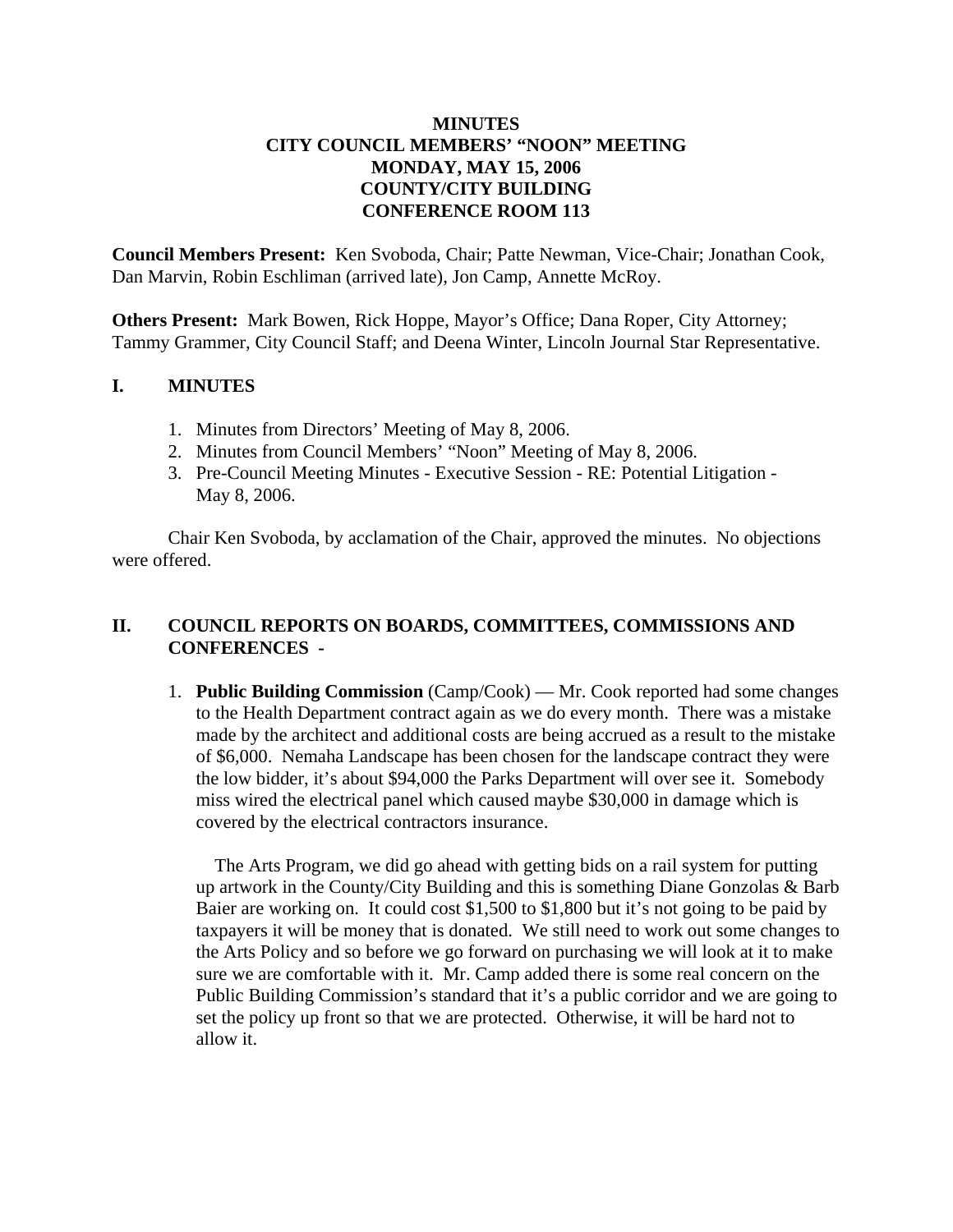Regarding Managed Properties, we talked about conceal carry. We are going to do some research on the policy to see if the Council passes an ordinance that covers all public buildings. There is an interest in doing this, but there was a question about other weapons that some how gets passed detectors there's really no law to deal with it. So, we need to check to see what kind of authority the Building Commission has vs. what the Council might have to pass to control access or weapons being brought into public buildings such as the Hall of Justice Building.

 We approved a change to the 911 door policy and an addition of video surveillance cameras. We toured the Hall of Justice Building to look at all the locations for video cameras and approved that plan, it was a well attended tour. The 911 door policy that we approved was to allow department heads to choose which employees should have access and once they choose those employees they need to go through a background check and have fingerprint taken. There will be a metric radar at the 911 door which is not very expensive, and so with the additional equipment there was a higher comfort level with allowing greater access to that door. So, he hopes this addresses what some of them may have heard about which is a lot of employees who work in the Hall of Justice Building were very upset that they were denied access to the 911 door.

 The Lincoln Arts Council wanted to display artwork in the County/City Building for two weeks but we decided their notice to us came too late. They needed to know at this meeting because they were updating a flyer for the newspaper that had to be printed and we were not ready for that yet. Once we get this policy developed for artwork it might be a little easier but we were kind of caught off guard because it was not something on our agenda. Also it was going to be artwork that would have been on the floor which meant that we needed Building & Safety to review it.

 The County Board may be changing their meeting times to 9:30 a.m. on a trial basis but they could go back, they are going to see how that works out. So, at this point they are doing this which means the Public Building Commission meetings may have to move to 1:00 p.m. on those days.

 Regarding the Court House Plaza status, we have had lots of discussions on how to remodel and who to move because we want to consolidate the Personnel Department on 2nd floor, relocate Emergency Management, put the Public Defender in Court House Plaza and we want to put Community Corrections in the 900 "J" Building. These have to be served by DEC which means expansion and expansion, we saw some various drawings, got some cost estimates and those estimates were may be higher than we were comfortable with. We could demolish 900 J instead which might be cheaper than remodeling it and adding an addition, and we still have to consider the  $3<sup>rd</sup>$  floor of the County/City Building and with these costs we have to give serious consideration again. The 233 Building where the Police Department used to be we might consider that as a location for the Emergency Operation Center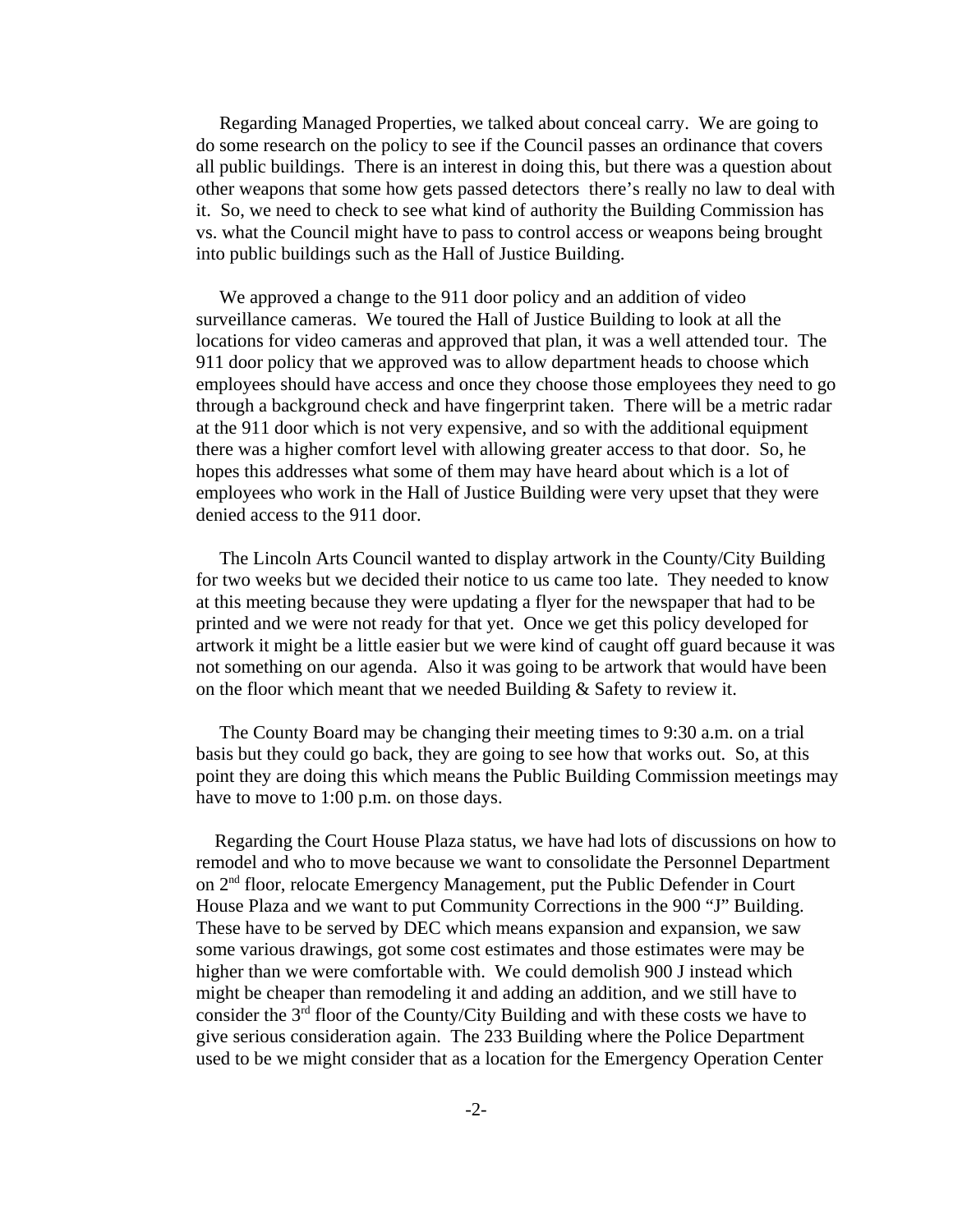and Community Corrections instead of going to 900 "J" Building could potentially go into the new jail and that would be something the County Board needs to look at. Ultimately, the 911 Center and the Emergency Operation want to go out to Jensen Park where one of our towers is located but that is a number of years off. So, we need to figure out how to juggle these uses and given these costs it is difficult, so at this point we are still open to any kind of changes.

- 2. **Multicultural Advisory Committee** (McRoy) Meeting Postponed to tomorrow (Tuesday, May  $16<sup>th</sup>$ ) at 3:30 p.m.
- 3. **Board of Health Meeting** (Svoboda) **CANCELLED** Mr. Svoboda noted meeting was cancelled because of Election Day and no agenda items.

## **OTHER MEETINGS REPORTS:** - **NONE**

### **III. APPOINTMENTS/REAPPOINTMENTS -**

### **RICK HOPPE -**

Rick Hoppe handed out a memo to Council regarding Boards and Commissions upcoming appointments and went over it. For May, have some reappointments by Executive Order for the Mayor's Committee for International Friendship. Next week Council will vote on appointing Wendy Francis to the Human Rights Commission, she's replacing Carmy Anthony; and appointment for Robin Eschliman to the Railroad Transportation Safety District to replace Mr. Cook in June. Also, they have some for the Personnel Board; Cable Advisory Board; Aging Advisory Council; Housing Authority Board; Charter Revision Commission in July; and still clearing up a couple of Resignations for the Women's Commission and the EMS Board of Directors. *[Copy of Memo on file in the City Council Office.]* 

## **IV. REQUESTS OF COUNCIL FROM MAYOR -**

#### **MARK BOWEN -**

Mark Bowen handed out a memo regarding the FY-2006-07 Budget. Mr. Bowen stated this memo from the Mayor was commenting to the memo Robin Eschliman gave you last week on budget issues. *[See Attachment 'A']* 

Mr. Bowen noted Council has their budget meetings with the Mayor later this week. **ANN HARRELL - ABSENT**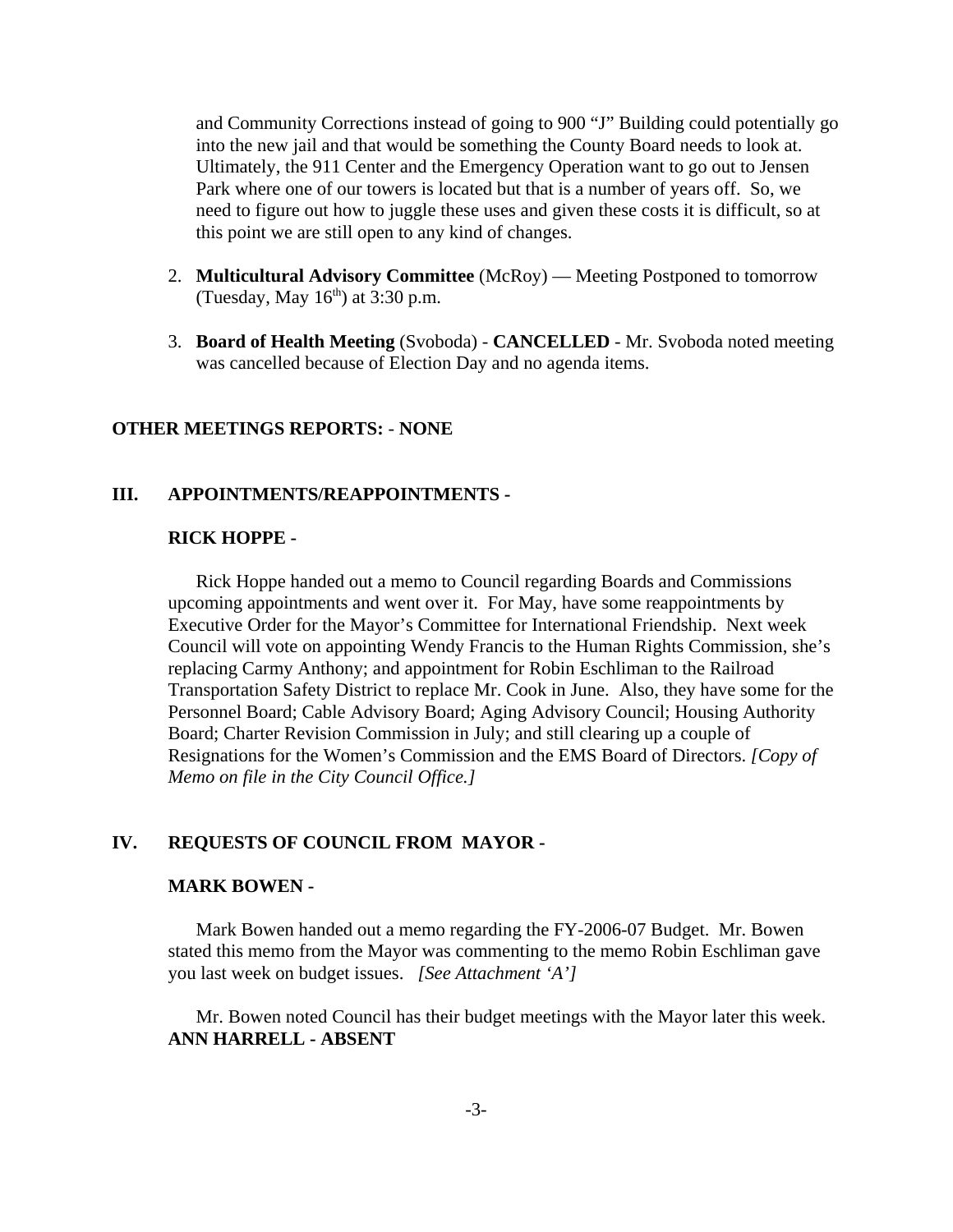#### **RICK HOPPE - NO FURTHER COMMENTS**

#### **DANA ROPER, City Attorney - NO FURTHER COMMENTS**

## **V. MISCELLANEOUS - NONE**

#### **VI. CITY COUNCIL MEMBERS**

## **JON CAMP - NO COMMENTS**

## **JONATHAN COOK -**

Mr. Cook commented anybody have a problem with the new seating arrangement, if not we will go ahead with it today. No objections to it.

## **ROBIN ESCHLIMAN - NO COMMENTS**

#### **DAN MARVIN - NO COMMENTS**

#### **ANNETTE McROY -**

Ms. McRoy commented FYI, she will be gone next week.

#### **PATTE NEWMAN -**

Ms. Newman stated to Dana Roper that she read the new open meetings law which goes into effect the middle of July. Dana Roper replied that's correct, July 13<sup>th</sup> and we will post the current laws. We have taken a copy of the new law to the Mayor's Office and they're going to have their art people see if they can come up with something that's not massive because we are going to have to have it for various places, so we're going to have to have some mobile ones aside from our permanent display. Mr. Roper stated also the Chair of the meeting has to announce at the beginning of the meeting where the open meetings law is posted.

#### **KEN SVOBODA - NO COMMENTS**

**VII.** MEETINGS/INVITATIONS - Listed on the Attend Sheet for May 15<sup>th</sup>.

**VIII.** MEETING ADJOURNED - Approximately at 11:51 a.m.  $cm051506/tig$